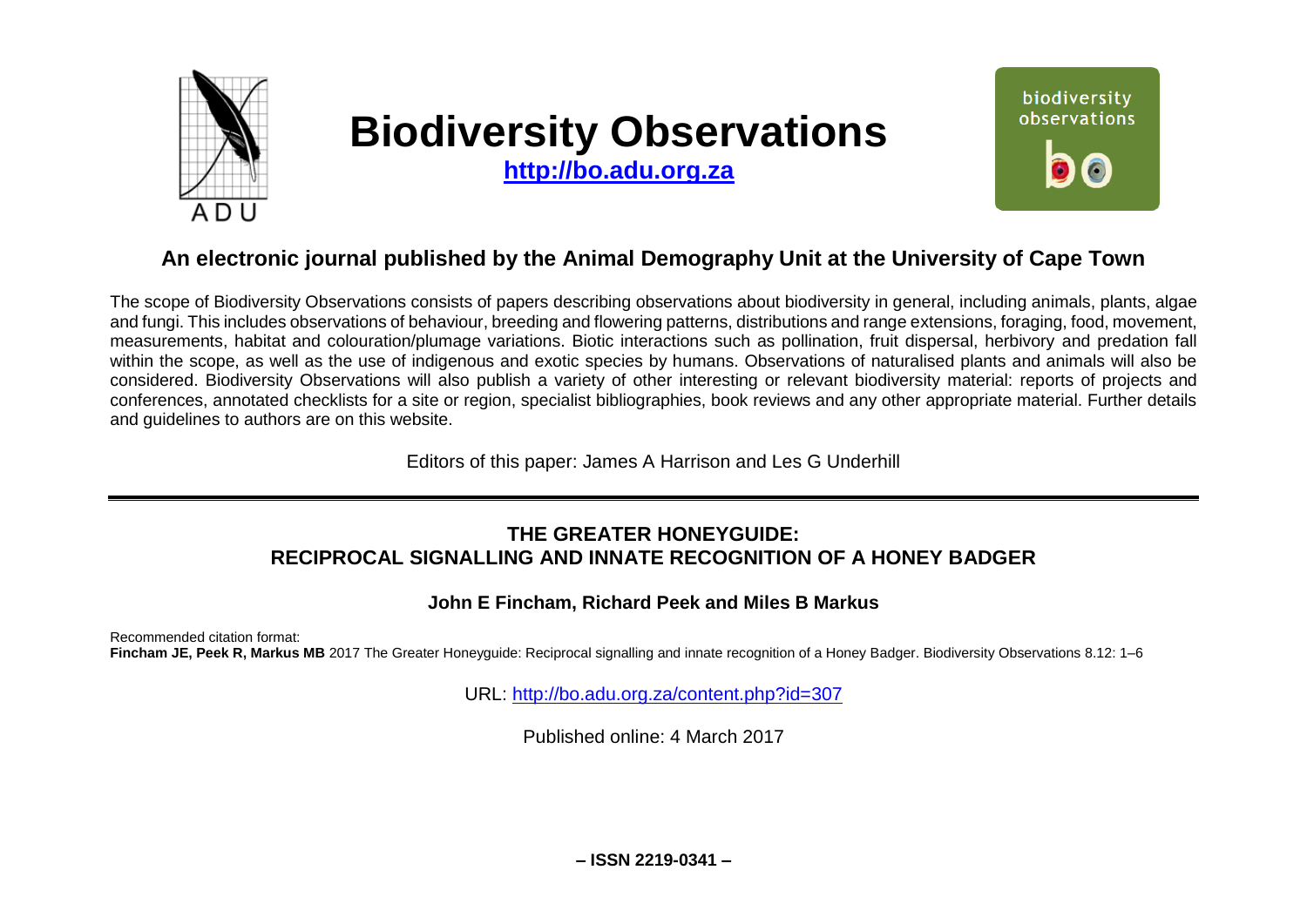#### **BEHAVIOUR**

## **THE GREATER HONEYGUIDE: RECIPROCAL SIGNALLING AND INNATE RECOGNITION OF A HONEY BADGER**

*John E Fincham1\*, Richard Peek<sup>2</sup> and Miles B Markus<sup>3</sup>*

<sup>1</sup>SABAP2 atlaser, Cape Town, South Africa <sup>2</sup>Stone Hills Wildlife Sanctuary, Marula, Bulawayo, Zimbabwe <sup>3</sup>School of Animal, Plant, and Environmental Sciences, University of the Witwatersrand, Johannesburg, South Africa \*Corresponding author: [fincham04@gmail.com](mailto:fincham04@gmail.com)

It is historically recorded that tribal people in Africa follow the Greater Honeyguide *Indicator indicator* to bees' nests to obtain honey (Friedmann 1955). By means of a controlled experiment, new research has analysed the relevance of specific vocal signalling to the bird by the human honey-hunter, as used by a tribe in northern Mozambique (Spottiswoode et al. 2016). The bird wants the comb in order to feed on bees' wax, eggs, and larvae (Vernon & Dean 2005).

There are numerous claims that there is a similar mutualistic relationship between the honeyguide and the Honey Badger *Mellivora capensis*, but Dean et al. (1990) reviewed the literature and concluded that no convincing evidence had been published. Nevertheless, Colonel James Stevenson-Hamilton, who was the Warden of the Kruger National Park in South Africa for 44 years, and also saw military service in remote parts of Africa, described seeing (more than once) the bird and the badger moving together in the bushveld while vocalising reciprocally (Stevenson-Hamilton 1954). Militarily, Stevenson-Hamilton was trained at Sandhurst, achieved the rank of Colonel, and served during the Anglo-Boer War and the First World War (Carruthers 2001). As regards his report of seeing honeyguides and badgers moving together, the suggestion has subsequently been made that the bird may generally follow the badger, rather than the reverse (Peek & Peek 2011; Begg & Begg 2017).

The recent research in Mozambique reminded JEF of an interaction he had with a honeyguide. It took place in 1956 or 1957 during a hunt for Bush Pigs *Potamochoerus larvatus* that were damaging the maize crop on a ranch in central Zimbabwe. He was accompanied by four Karanga hunters and some dogs. The Karanga are a large group within the Shona tribe. The vegetation was a type of Miombo woodland in which the bigger trees were mostly *Brachystegia glaucescens*, which goes by the misleading common name of Mountain Acacia.

At about 09h00, the party was approached by an adult male Greater Honeyguide (Figure 1), which was making the chattering sounds that are used to attract attention initially, and to maintain contact while guiding. One or more of the Karanga responded with a repetitive whistle unlike the "brrr-hm" sound used in northern Mozambique (Spottiswoode et al. 2016). In East Africa, honey-hunters of the Boran, Hadza and Maasai tribes also whistle in response to the honeyguide (Wood et al. 2014).

The honeyguide led the hunters for about 500 m, staying approximately 20 m ahead of them, until it reached a bees' nest situated 3–4 m above ground level in a hole in a *B. glaucescens* tree.The bird remained perched nearby. To generate smoke, a bundle with dry grass inside and green leaflets of *Brachystegia* (msasa and/or mnondo) on the outside was bound with inner bark from the same tree species. The grass was set alight and smouldered within the green leaflets. This produced an abundance of smoke, which was directed upwards around the bees.

The youngest and most agile man climbed up to the nest and enlarged the entrance with a small traditional hand-axe (Figure 2), before extracting combs full of honey that were passed to the men below. The man up the tree did get stung, despite the smoke. The honey was apparently sufficient compensation for the discomfort. A portion of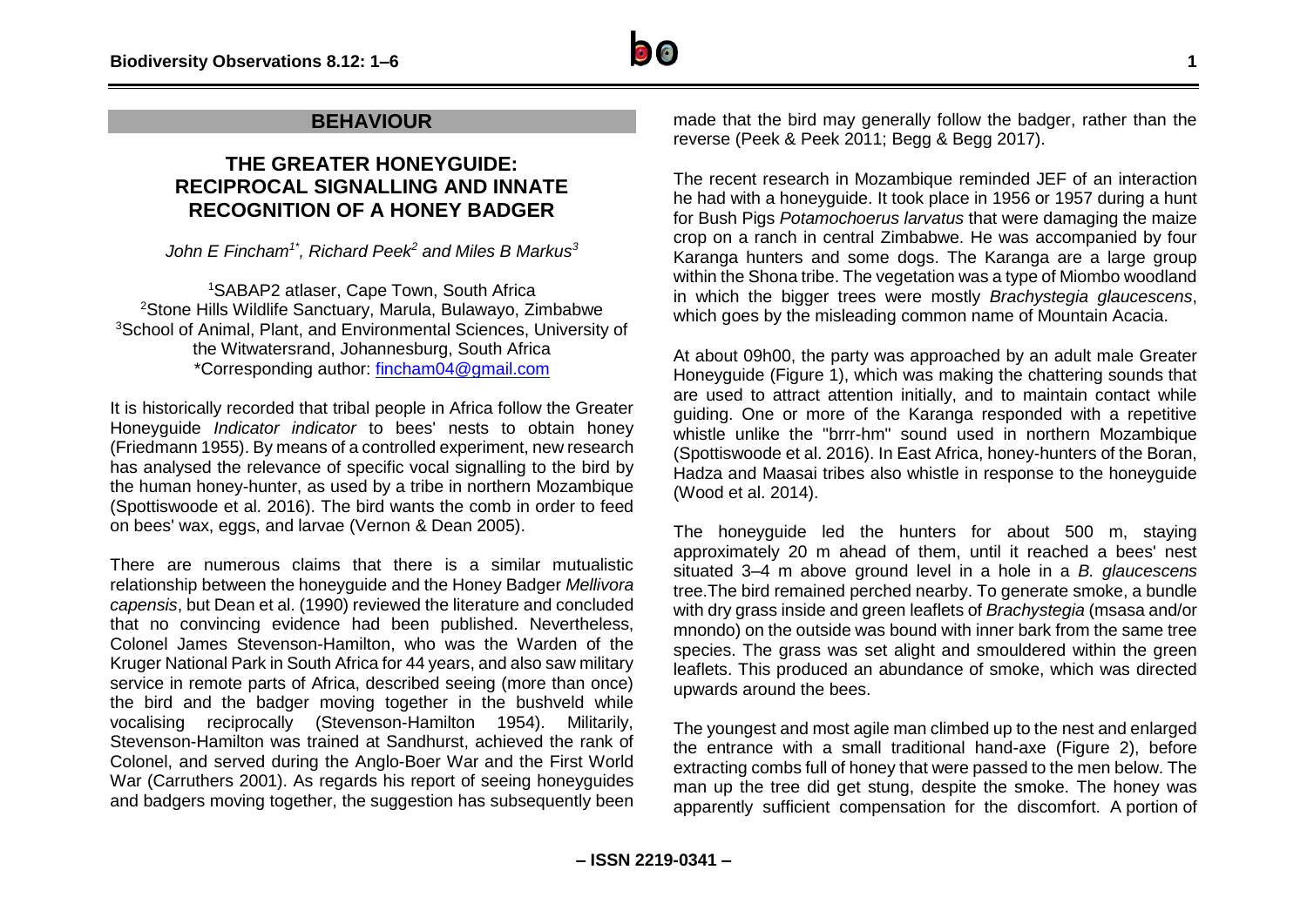

*Figure 1. The adult male Greater Honeyguide (left) and the juvenile (right) are easy to distinguish because of distinct differences in plumage colours and patterns; and also from the colour of the beak. Photos by Hugh Chittenden.*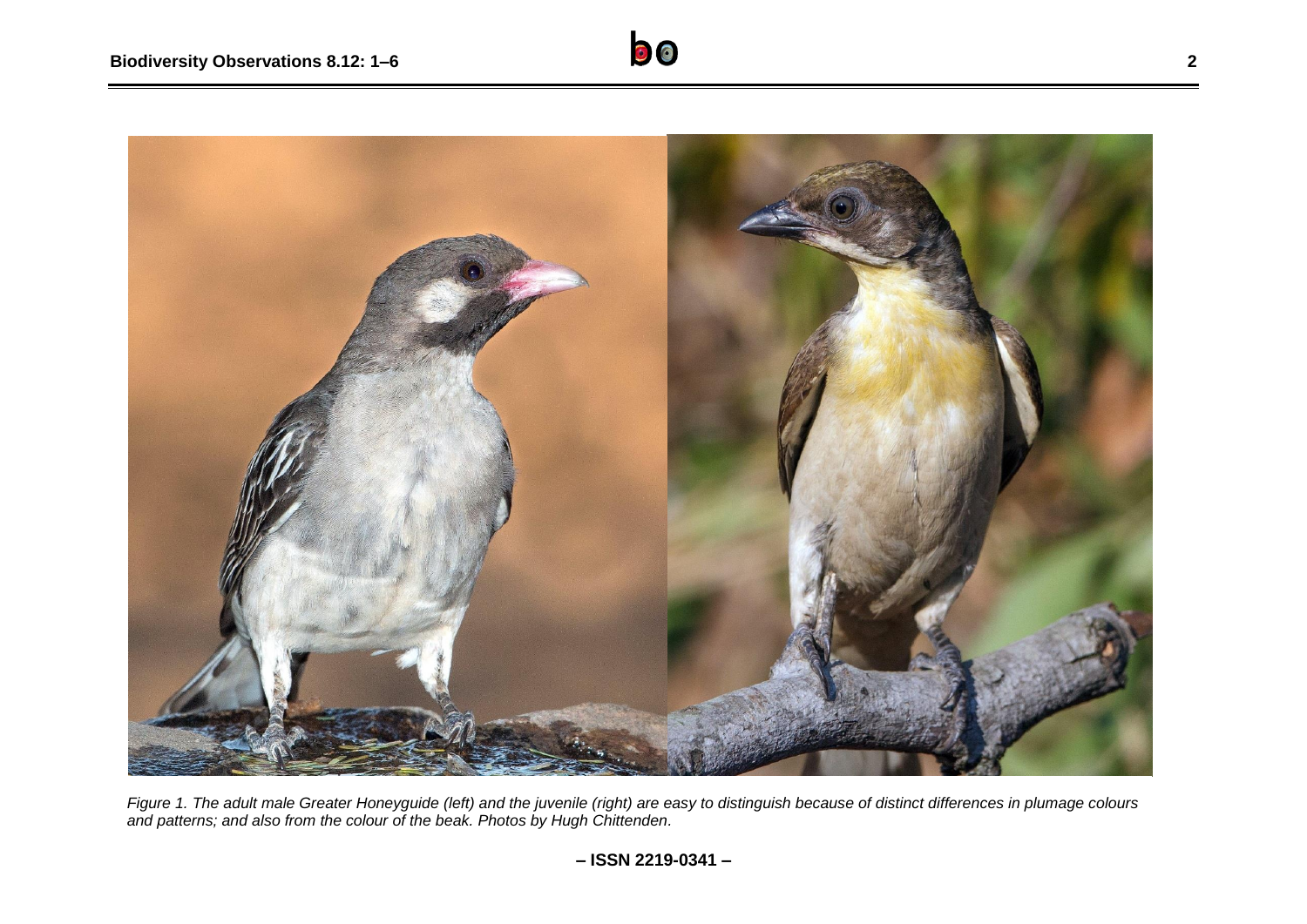



Moreover, Vernon (1989) followed honeyguides successfully to bees' nests, and he did not indicate that any auditory reciprocal signalling had been required. It is possible that the vegetation and topography where guiding is taking place (e.g. dense bush in broken terrain versus open savannah on flat plains) influence not only whether vocal signalling by the human is desirable to maintain contact with the bird, but also the optimal type. frequency and volume of sound needed to achieve the most effective results.

Ornithologists and mammalogists do not accept anecdotal reports that honeyguides can also lead the honey badger to bees' nests

honeycomb was left as a reward for the honeyguide. The bees' nest

was on Hashu Farm at co-ordinates which are close to 19°25.596'S, 30°07.084'E (from Google Earth).

On three or four subsequent occasions when the same observer (JEF) was alone in the bush, Greater Honeyguides approached and solicited his attention by means of their guiding chatter. In these instances he did not respond vocally but stayed as close to the birds as was physically possible. A honeyguide led him to a bees' nest the first time, but on the other occasions he stopped following the birds. These experiences suggest that physical signalling by humans in the form of persistently remaining with the bird is sufficient, without any reciprocal vocalisation having to take place. Support for this comes from historical descriptions of how a hunter and a game ranger, respectively, followed honeyguides to bees' nests (Selous 1881, Wolhuter 1947). These accounts did not mention the need for any specific signalling to the bird, and apparently the game ranger was on horseback.

(Dean *et al*. 1990). However, a recently completed study has contributed new findings based on more than 3,000 hours of observation of the physical and behavioural development of a young male honey badger (Figure 3) in a natural setting at Stone Hills Wildlife Sanctuary, which is close to the Matobo National Park in Zimbabwe. The study lasted for two years and included recorded positive responses from honeyguides to the presence of the badger; growth of the cub as shown by body weight; and behaviour that was detailed by means of written notes, photographs and videos. The badger was an orphaned male cub about six weeks old and weighed 800 g when the study started. Two years later, he was a sexually active adolescent weighing 10 kg when he was killed by an adult male in a fight over a female. Unanticipated termination of the study in this way reflects that the sequence of events took place in an ecologically natural situation. Many of the results have been described in two books (Peek 2009; Peek & Peek 2011). Animal minder Jabulani Khanye made a key contribution in various ways, which included both observation and recording.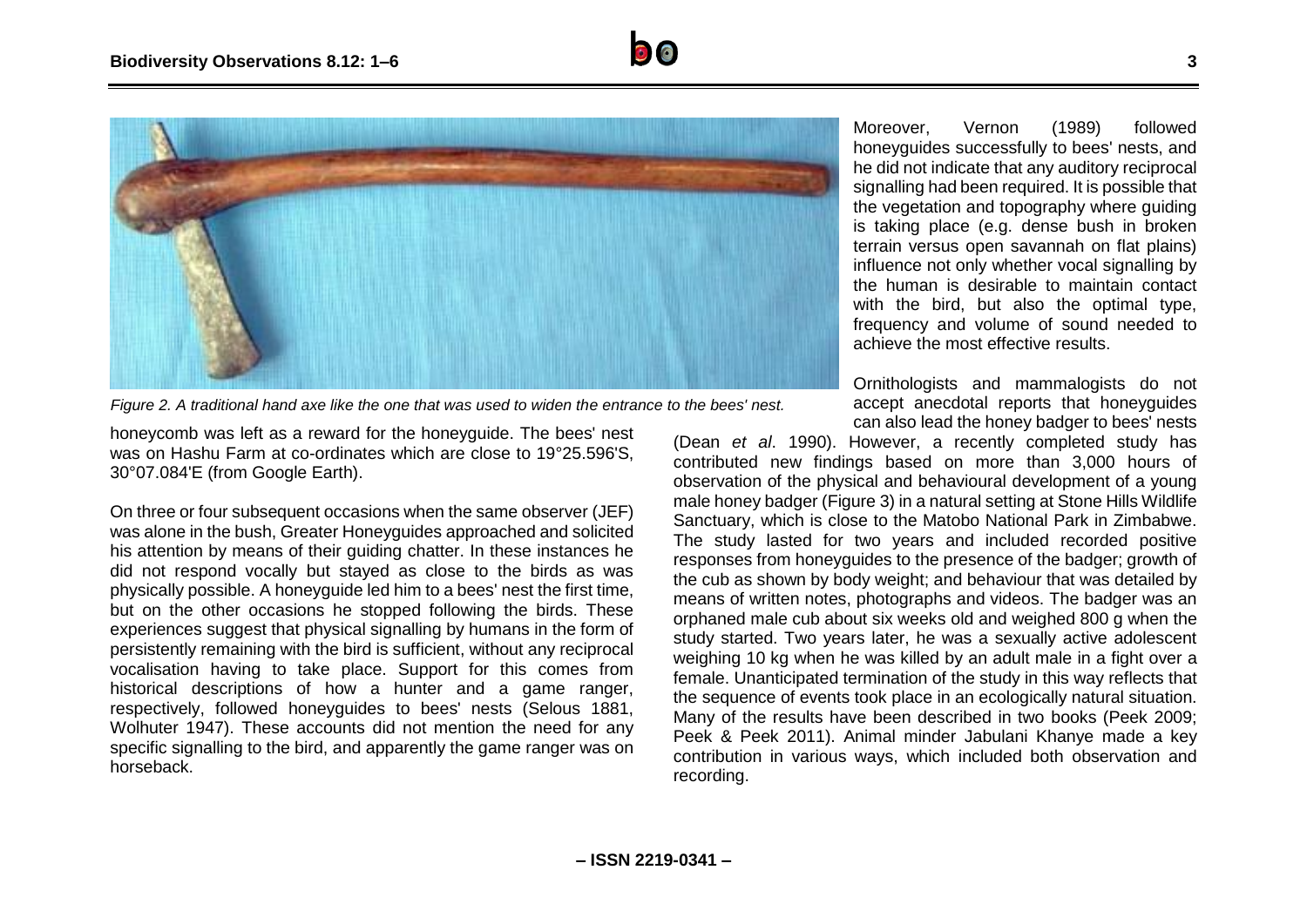



*Figure 3. The adolescent male Honey Badger searching for food by breaking open dead wood in a freeliving situation close to the Matobo National Park in Zimbabwe. Photo by Richard Peek.*

Details of positive responses to the badger by three different honeyguides were recorded. Early one morning, the cub and an accompanying person were led by an adult honeyguide for a long way to a bees' nest that was too high in a tree to reach. The response to the bird was initiated and sustained by the human observer with the badger continuously present, but there was no detectable recognition of the bird by the badger. The cub was tired when they reached the vicinity of the bees' nest, so they rested. This caused the honeyguide

to intensify efforts to attract the attention of the cub (by approaching it and vocalising), but not that of the accompanying person, who deliberately stood aside. When the cub was left asleep, the bird stayed with it and ignored the human observer as she walked away. On two more occasions in different areas, an adult and a juvenile honeyguide, respectively, again tried persistently to attract the attention of the young badger, while ignoring human bystanders. The immature honeyguide (Figure 1) vocalised less than adult birds but actively followed the badger while he ranged around freely.

The replicated behaviour by different honeyguides in relation to the badger, as detailed in the previous paragraph, implies that the response to the badger's presence was innate because the birds persisted in attempting to engage his attention in preference to that of an accompanying person. This strong focus by the birds on the badger seems to be compatible with legends that honeyguides lead badgers, rather than *vice versa.*

Taking the limitations of the study into account, the absence of a reciprocal response by the

iuvenile badger does not prove that badgers never respond to honeyguides. Potentially significant study limitations include the absence of any behavioural cues from a wild mother, and the death of the badger before he became an adult. Furthermore, the badger was not driven by hunger because he had other sources of food available to him, in addition to which he could find bees' nests by himself. The study at Stone Hills, described by Peek (2009) and Peek & Peek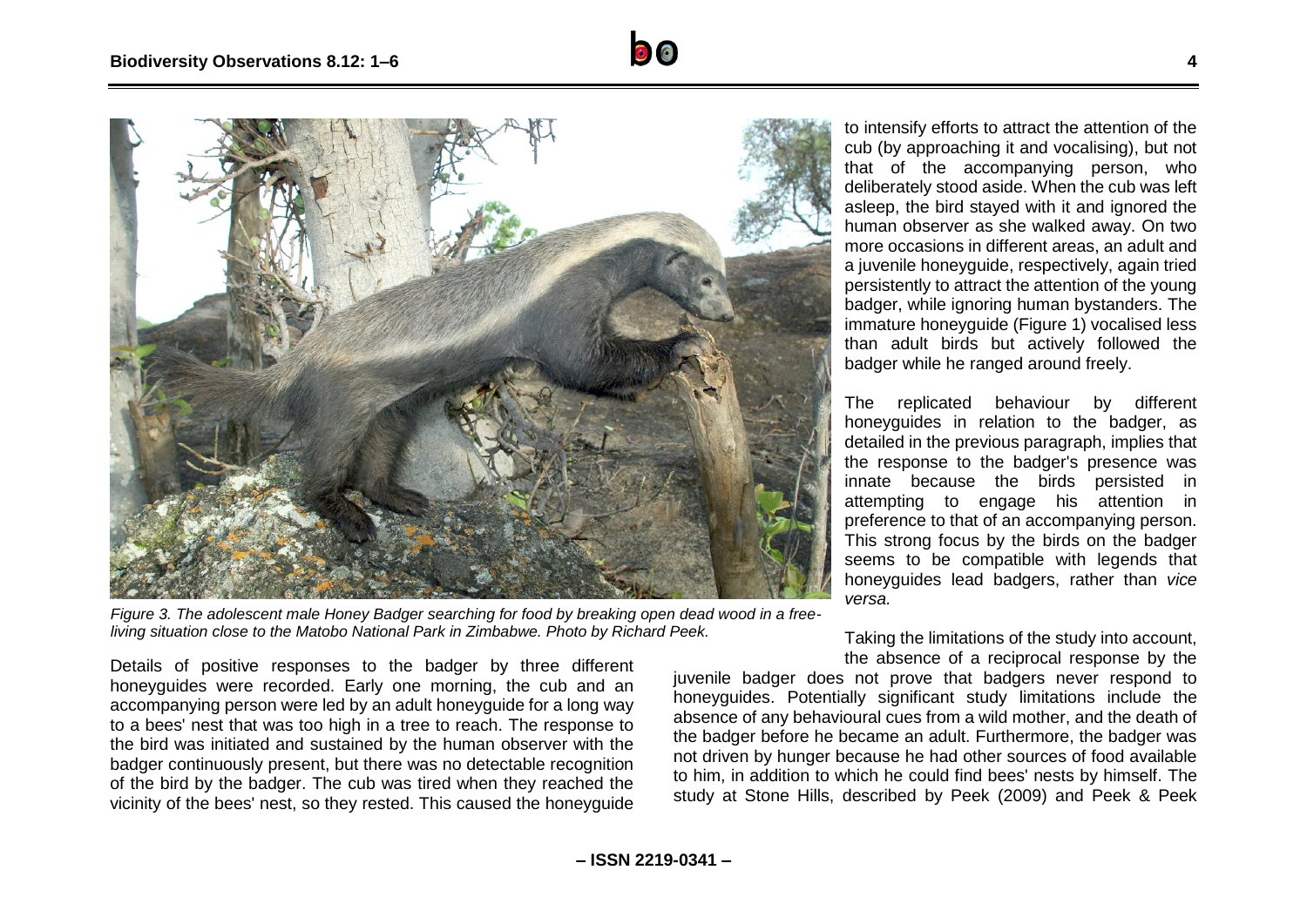

(2011), has demonstrated that more research is needed to clarify the behavioural relationships, whether innate or learned, between the Honey Badger and the Greater Honeyguide.

It has been claimed that a reciprocal relationship with the bird is not possible because the Honey Badger is nocturnal. However, KS & CM Begg, co-authors of the recent paper on the association between human honey-hunters and the Greater Honeyguide (Spottiswoode et al. 2016), have shown that badgers in the Kalahari are both diurnal and nocturnal (Begg & Begg 2004). Some of their observations are recorded in the video "Snake Killers of the Kalahari", a National Geographic DVD release. These daylight activities have been confirmed in Botswana, Kenya, Namibia and South Africa (Begg & Begg 2017). They include raiding of bees' nests and burrowing for rodents or lizards, some of which, when flushed, are pirated by other predators that deliberately shadow the badger (perhaps analogous to the possibility that the honeyguide follows the badger). The opportunists include the Pale Chanting Goshawk *Melierax canorus* and the Black-backed Jackal *Canis mesomelas*.

Unfortunately, the Greater Honeyguide does not occur in the part of the Kalahari where the badger research was done. In most other areas where the bird is still present, the badger may have become more nocturnal than previously because of escalating persecution by people. An unresolved question is whether honeyguides operate at night, especially in moonlight, when bees are less aggressive, people are generally asleep, and honey badgers may be more active. Nightvision cameras positioned at bees' nests in habitats utilised simultaneously by badgers and honeyguides could provide key information.

Comments in recently published ornithological field guides are collectively inconclusive as to whether honey badgers are guided to bees' nests by honeyguides. For example, Sinclair & Ryan (2010) wrote in their introduction to the honeyguide family that "some species

guide predators to hives"; without defining which predators are being referred to. By contrast, according to Tarboton & Ryan (2016) the honeyquide is: "Reputed to also quide honey badgers, but this has never been confirmed."

#### **Concluding Remarks**

The new evidence from the study at Stone Hills suggests strongly, and may even be proof, that there was innate recognition of the adolescent badger by adult and juvenile honeyguides. It is conceivable that this relates to nutritional benefit for the bird when badgers raid bees' nests. Despite the absence of any response to the honeyguides by the adolescent male badger, it is still feasible that wild honey badgers learn to interact with the honeyguide through maternal behavioural example, reinforced by the reward of honey.

There is also the possibility that female badgers may be more responsive to honeyguides than males, for several reasons. These include hunger because of the extra nutritional burden imposed by pregnancy and lactation, as well as the need to share food with a weaned cub during the long dependent period of 12–16 months (Begg et al. 2005). Also, young cubs are frequently moved between newly excavated dens, which incurs substantial energy expenditure. In contrast, male badgers are not subjected to any of these nutritionally demanding stressors.

The suggestion that the honeyguide may follow the badger to bees' nests, rather than lead it, seems reasonable (Peek & Peek 2011, Begg & Begg 2017). However, if this is so, there would be no need for honeyguides to make the badger aware of their presence. Yet in the Stone Hills study, three birds, including a juvenile, persistently approached the badger closely. The adult honeyguides simultaneously vocalised overtly.